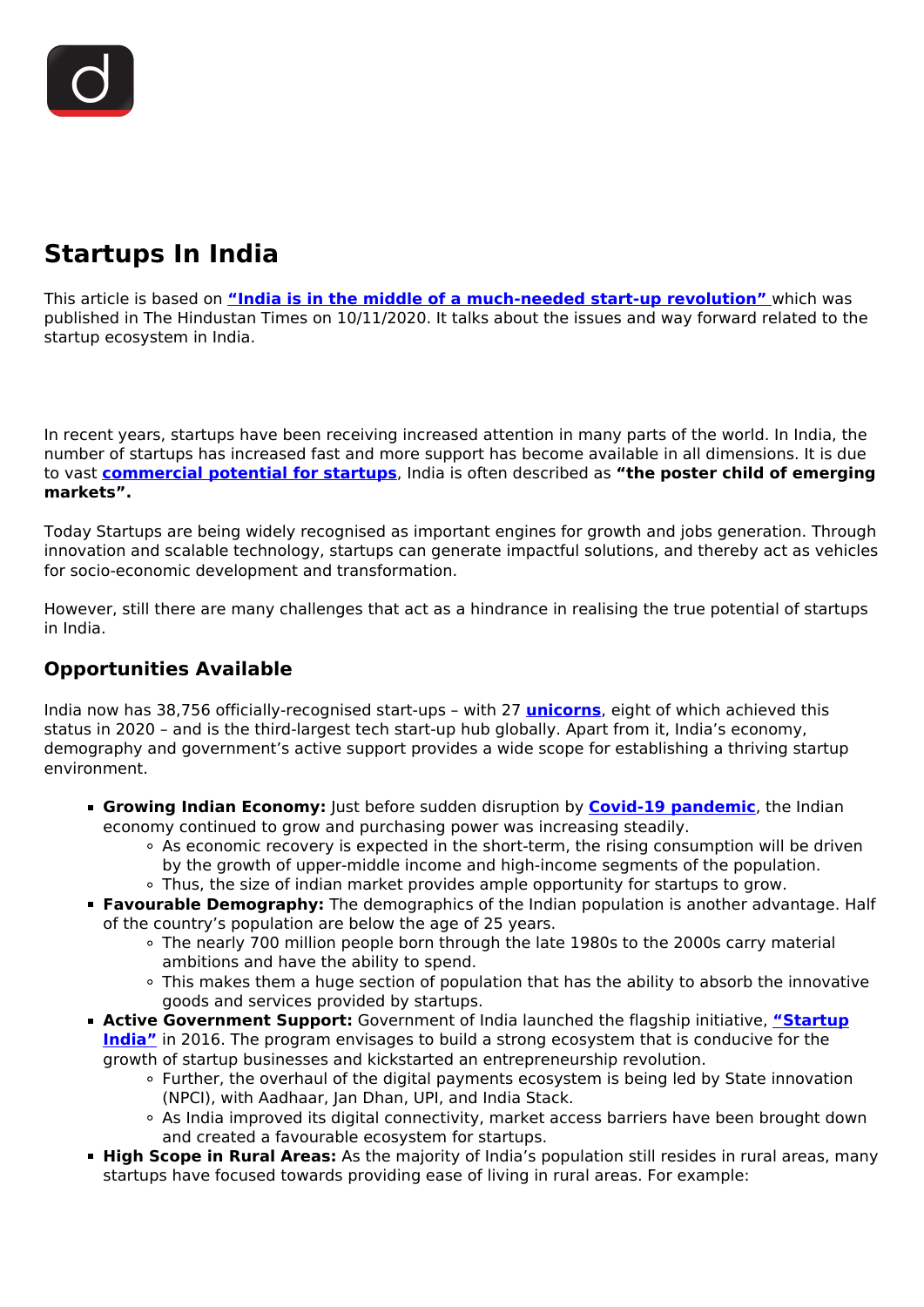- FIA Global with a network of 26,000 banking agents is using Artificial Intelligence (AI) to deliver financial products and services such as remittance services and access to credit in rural areas, and has reached over 34 million customers.
- MFine provides an AI-powered health care platform for people to consult over 3,500 doctors.
- PharmEasy connects local pharmacy stores and diagnostic centres to verify prescriptions and deliver over 100,000 medicines.



### **Associated Challenges**

- **Issues Emanating From Regional Imbalance:** India is a highly diverse country with a plethora of cultures, languages, ethnicities and religions.
	- Due to this, the startups' understanding of them is often limited to certain regions. In that sense, comparative advantages are linked to specific regions.
- **Digital Divide:** As nearly 70% of the Indian population lives in rural areas, the customers of the mass market tend to come from low-income backgrounds in villages.
	- This often discourages many startups to come up with a pan-India approach.
- **Issues of Funding:** For running a startup, a significant amount of working capital is required. Many startups, especially at early stages, are bootstrapped, i.e. self-funded through the founders' own savings, or using capital from friends and family.
- **Hiring Challenge:** For many job-seekers, joining a startup as an employee is not an attractive career option, due to the inherent risk that the startup might fail.
	- o In addition to this, many job applicants are not sufficiently skilled. Startups see a gap between the knowledge taught to students in colleges and the knowledge needed for the jobs, especially in sectors in which technologies change at a fast pace.
- **Complex Regulatory Environment:** The government of India has introduced policies that aim to ease the business environment for startups. However, the present regulatory framework in which startups operate is widely seen as difficult, inefficient and unpredictable.
	- For example, the government has imposed "Angel Tax", which was introduced in 2012 with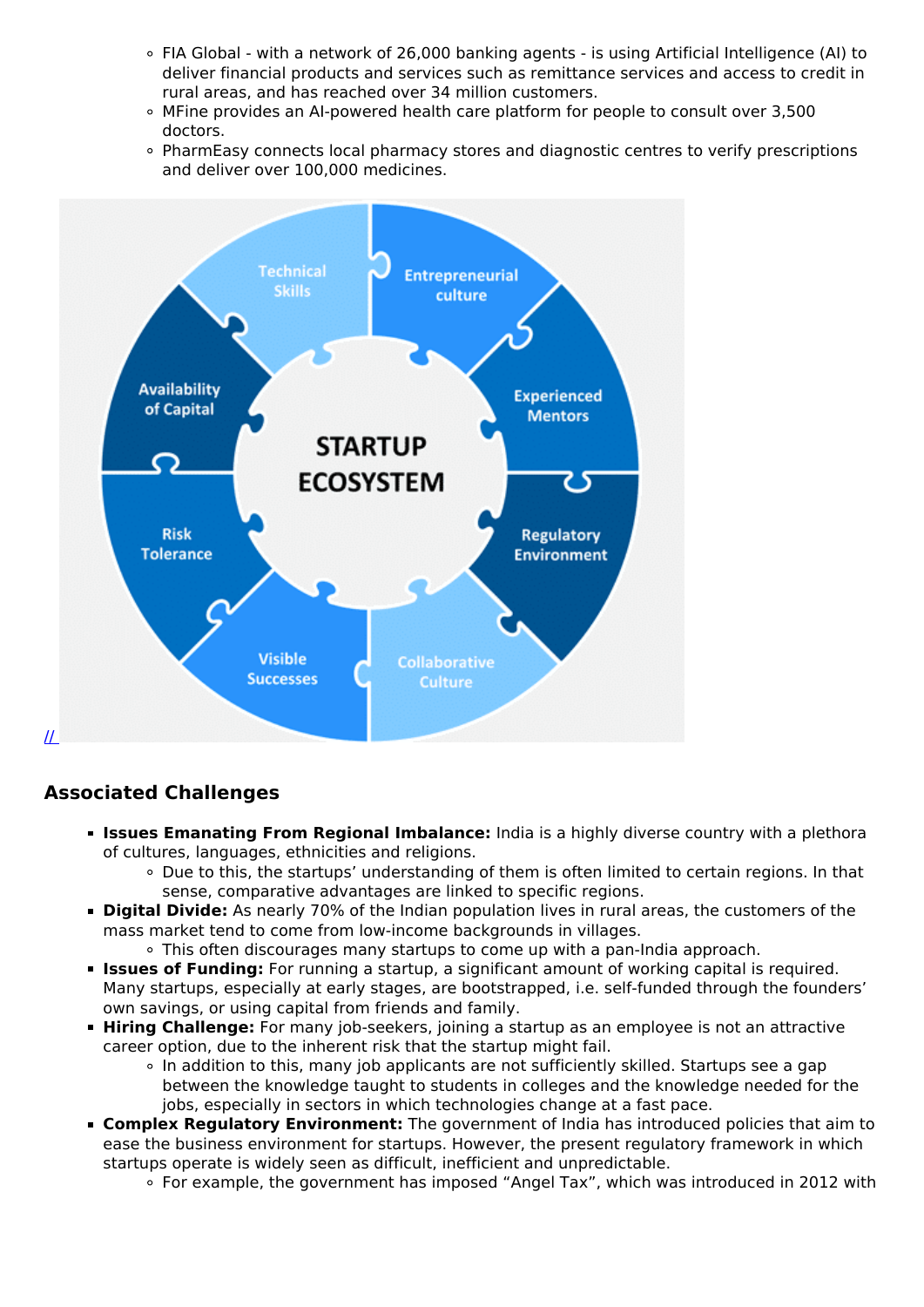the aim to thwart money laundering, but it also discourages investment in startups.

#### **Way Forward**

- **Integration with School Curriculum:** The **[National Education Policy, 2020](/daily-updates/daily-news-analysis/national-education-policy-2020)** envisages to promote student entrepreneurs by offering vocational education in partnership with industries and introducing coding for schoolchildren.
	- This can have a favourable impact on the startup ecosystem in India, if entrepreneurial skills are integrated with the education curriculum under new education policy.
- **Bridging Digital Divide:** There is a need to fill infrastructure gaps esp in rural areas, promote digital literacy and help people become more knowledgeable about the digital world. In this regard, the government initiative of **[Digital Saksharta Abhiyaan](/search/Pradhan%20Mantri%20Gramin%20Digital%20Saksharta%20Abhiyan)** is a step in the right direction.
- **Promoting Agri-Startups:** As still the majority of Indian workforce is employed in agriculture, there is a need to clear roadblocks and promote **[agri-startups.](/daily-updates/daily-news-analysis/agritech-startups)**
	- The new farm acts give greater choice to farmers and incentivise start-ups to transform the agriculture value chain in storage, finance, transport, aggregation, and marketing.
- **Startups in High-end Technology:** The recently-released Draft Space Policy states that "Indian entities can undertake design, development and realization of satellites and associated communication systems.
	- They can establish satellite systems through their own built satellite or procured satellite.

#### **Conclusion**

In present times startups in India are witnessing a golden chapter in the history of Indian entrepreneurship. However, still the indian government has a crucial role to play in positioning India as the Tech Garage of the World. It should act as a catalyst, and bring together the synergies of the private sector with the aim of innovating for India and the world.

# Startup India<br>Start Up India for a Prosperous India



## **New Incentives for StartUps**

- · Self certification complaince
- No inspection for first 3 years
- . No income tax on profits for first 3 years
- . Mobile app for start-up registration in one day
- Startup India hub as single point contact
- Exemption from capital gains tax on
- personal property sold to invest in startup
- \* 80% rebate on patent filing fee
- Bankruptcy Bill 2015 90 days to exit business
- 500 tinkering labs
- 35 public-private incubators
- 31 innovation centres at national institute
- Dedicated fund of Rs. 10,000 Cr to promote startups
- Credit guarantee scheme for loans
- 5 new bio clusters and 7 new research parks
- Patent regime and IPR to be simplified

#### #StartUpIndia

#### *Drishti Mains Question*

Startups are recognised as important engines for growth and jobs generation. Discuss various challenges that act as a hindrance in realising the true potential of startups in India.

This editorial is based on **["India and Biden: On post-Trump ties"](https://www.thehindu.com/opinion/editorial/india-and-biden-the-hindu-editorial-on-india-us-ties-after-donald-trump/article33053717.ece)** which was published in The Hindu on November 09<sup>th</sup>, 2020. Now watch this on our Youtube channel.